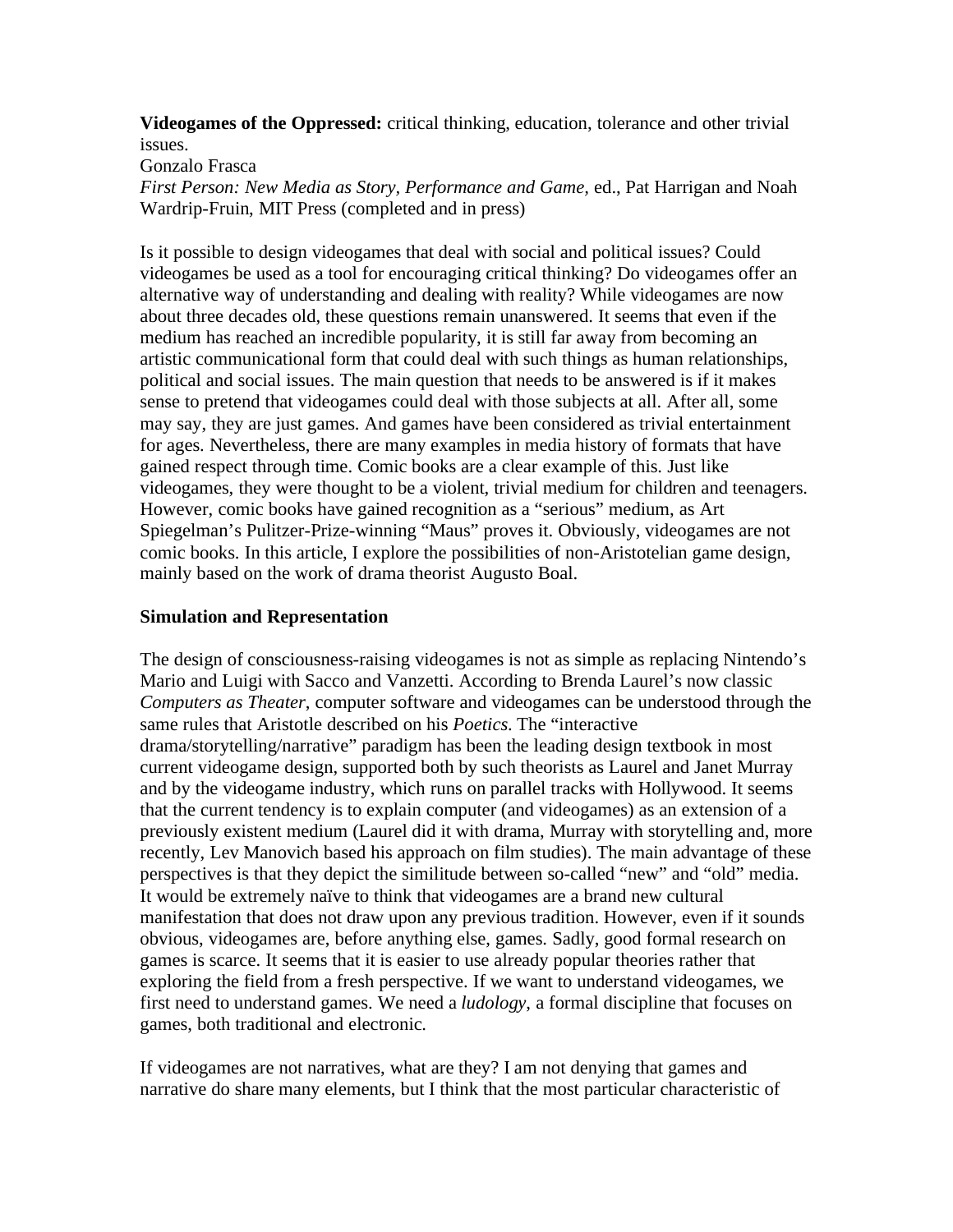games is that they are based on a different form of representation. Unlike narrative, which is constituted by a fixed series of actions and descriptions, videogames need the active participation of the user not just for interpretation matters, but also for accessing its content. Narrative is based on semiotic representation, while videogames rely on simulation<sup>1</sup>, understood as the modeling of a dynamic system through another system. A narrative film about a dog gives us information about the dog itself (description) and the sequence of events that this particular dog endured (action). A virtual pet, like a Tamagotchi, is not about description or action, but rather about how it conducts itself in relationship with the player and the environment (behavior). In temporal terms, narrative is about what already happened while simulation is about what could happen. Narrative is a static form. Simulation is the form of change.

Because of its static essence, narrative has been used by our culture to make statements. We are used to explain, understand and deal with reality through narrative. Our religious and moral values have been historically shaped in this way through different sacred books (*Bible*, *Koran*, *Popol Vuh*). While the interpretation of sacred texts has always been open, the written words and the stories themselves have mainly remained fixed. On the other hand, simulation is dynamic and its essence is change: it produces different outcomes. This makes simulations not such a good choice for sacred moral codes since you may not want to have your holy scripts to alternative read, "Thou shall not kill" and "Thou shall kill". This also explains why videogames are not a good realm for historic events or characters or for making moral statements. A videogame about Anne Frank would be perceived as immoral, since the fact that she could survive or die depending on the player's performance would trivialize the value of human life. We all know that Anne Frank died and the reasons of her death; her story serves to convey a particular set of values.

The potential of simulation is not just to convey values, but to allow the exploration of dynamic systems. *Sim City*, Will Wright's urban simulator, is not about Paris or Rome, but about potential cities. Of course, it is possible to learn a lot about a big city such as Paris –or any other- through *Sim City* but that kind of knowledge is different from the one that we can read on a Hemingway or Balzac book. It would be possible to create a model of Paris in *Sim City* and use it for experimentation: "What would happen if I removed the Seine River? What if I used narrow streets rather than large avenues?" Novels usually take a concrete set of characters, in a particular setting, enduring a particular set of events. Simulations also have particularities and referents, but their main characteristic is that they allow tweaking and changing the original model. Certainly, a reader can extrapolate the characteristics of the characters and settings of a novel to model its

 $\overline{a}$ 

 $<sup>1</sup>$  I am often criticized for using the term "simulation" in a very broad sense, particularly</sup> by colleagues with a computer science background. Traditionally, simulations model real systems and connote an intention of scientific understanding. When I use the term it is in order to describe a different form of representation and, as it happens in modern semiotics, I do not see the need for a real referent. Just like the word "unicorn" lacks a real referent, I say that *Mario Bros.* simulates an imaginary dynamic system (the Mario world).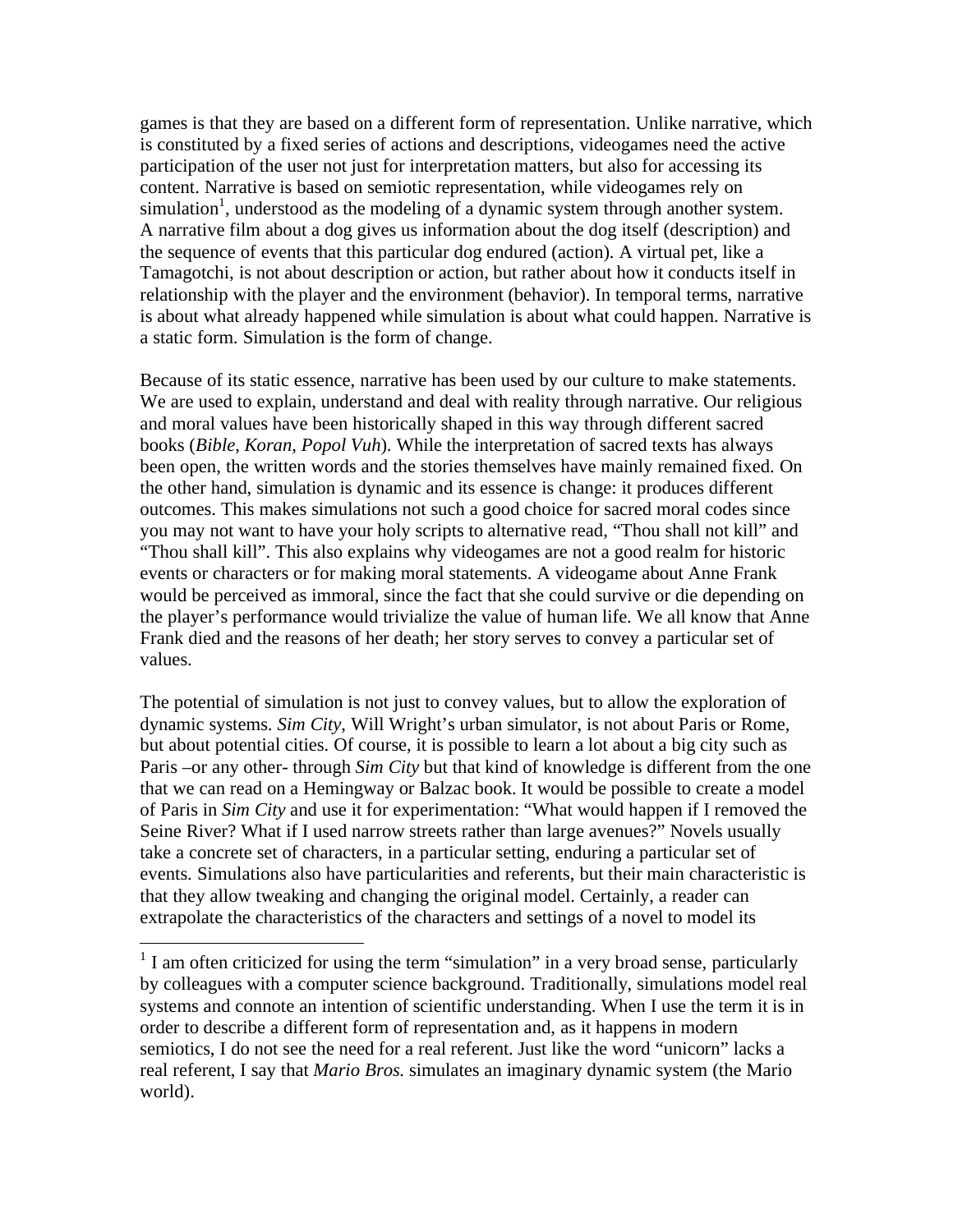ideological rules. While this is an exception in narrative reserved for sophisticated readers, it is a requirement in simulations. Simulation is an ideal medium for exposing rules rather than particular events.

## **Inviting Aristotle out of the computer**

Laurel's approach to software design and part of Murray's (particularly her concept of immersion as one of the three key providers of pleasure in interactive environments) are heavily influenced by Aristotle's *Poetics*. The fact is that, while Aristotle's ideas are definitively popular in our culture, other approaches exist. One of the biggest problems of Aristotelian Poetics, as explained by such theorists as Bertolt Brecht, is that spectators get immersed into the stories and lose their ability to take a critical distance from what is happening on the stage or screen. Of course, this effect is seen as narcotic mainly by authors whose intention goes further simple entertainment and want to trigger critical thinking on their audience, for educational, social, political reasons. The current tendency of the videogame industry is definitively Aristotelian: immersion needs to be increased by creating more realistic graphics and sounds.

In *Life on the Screen,* a brilliant study on how people deal with computers and simulations, Sherry Turkle envisioned the possibility of using simulations for players to analyze and question their ideological assumptions:

But one can imagine a third response. This would take the cultural pervasiveness of simulation as a challenge to develop a more sophisticated social criticism. This new criticism would not lump all simulations together, but would discriminate among them. It would take as its goal the development of simulations that actually help players challenge the model's built-in assumptions. This new criticism would try to use simulation as a means of consciousness-raising.

These alternative simulations imagined by Turkle are not yet available on the computer. Interestingly, there are available somewhere else. For more than three decades, Brazilian playwright and drama theorist Augusto Boal has developed the "Theater of the Oppressed", an original form of theater that combines play and games to produce social and political simulations. He built his techniques based on the Marxist theater tradition developed by Bertolt Brecht and on Paulo Freire's *Pedagogy of the Oppressed*.

German playwright Bertolt Brecht developed a theory of drama that challenged Aristotle's ideas; he argued that Aristotelian theater keeps the audience immersed without giving them a chance to take a step back and critically think about what is happening on the stage. Brecht created several techniques in order to alienate what is familiar in the play, constantly reminding the spectators that they were experiencing a representation and stimulating them to think about what they were watching. Brecht's techniques were not exclusively targeted to the audience. He also encouraged performers to follow them. Brecht wanted the actors to be completely aware of their actions. Instead of being "inside the skin" of the character, he wanted them to be a critical distance that would let them understand their role.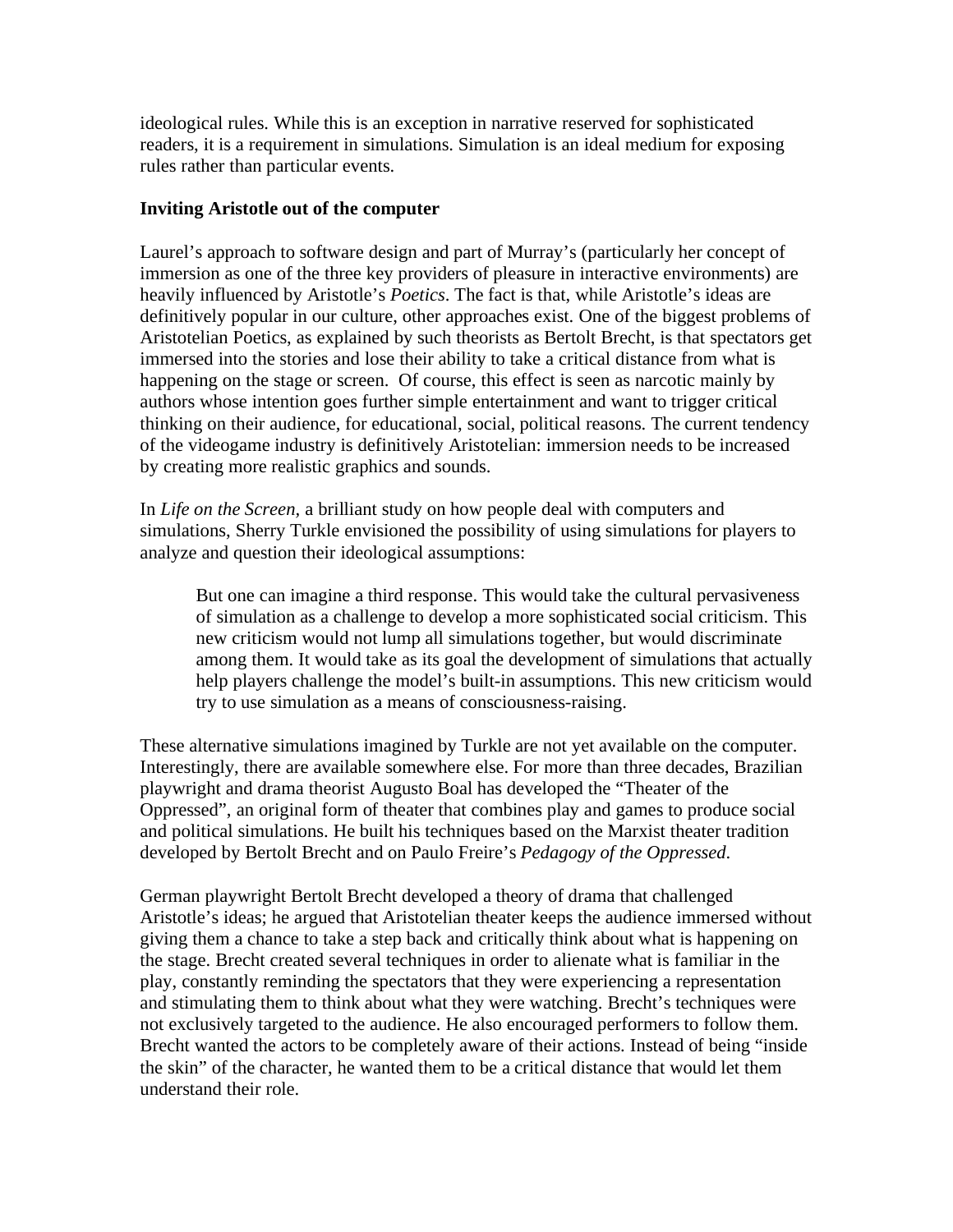Brazilian dramatist Augusto Boal took Brecht's ideas even further by creating a set of techniques, known as the "Theater of the Oppressed" (TO), that literally tears down the stage's "fourth wall." Boal's main goal is to foster critical thinking and break the actor/spectator dichotomy by creating the "spect-actor," a new category that integrates both by giving them active participation in the play. The repertoire of techniques of TO is extremely large and includes, among others, the "invisible theater" - where actors work "undercover" in public spaces- and the "Forum Theater."

Forums are created around a short play (five to 10 minutes long), usually scripted on-site, and based on the suggestions of the participants. The scene always enacts an oppressive situation, where the protagonist has to deal with powerful characters that do not let her achieve her goals. For example, the play could be about a housewife whose husband forbids her to go out with her friends. The scene is enacted without showing a solution to the problem. After one representation, anybody in the public can interrupt the play and take over the place of the protagonist and suggest, through her acting, the solution that she envisions would break the oppression. Since the problems are complex, the solutions are generally incomplete. This is why the process is repeated several times, always offering a new perspective on the subject.

In Boal's own words: "It is more important to achieve a good debate than a good solution." It is central to stress that Boal uses theater as a tool, not as a goal *per se*. In other words, the ultimate objective of Forum Theater plays is not to produce beautiful or enjoyable performances, but rather to promote critical discussions among the participants. Unlike traditional theater that offers just one complete, closed sequence of actions, Forum Theater sessions show multiple perspectives on a particular problem. They do not show "what happened" but rather "what could happen." It is a theater that stresses the possibility of change, at both social and personal levels.

For these reasons, TO is a perfect model for creating non-Aristotelian, non-immersive videogames. Earlier on this article, I have criticized other authors that explain games through narrative and theater, and here I am proposing a drama model for videogames! However, while Boal certainly uses theater techniques, his work is closer to games and simulation than to theater. As performance theorist Philip Auslander argues, Boal had to give up performance altogether in order to bridge the gap between performers and spectators (Auslander, 1999). Forum Theater is nothing but a game, with specific rules, that uses theater to simulate certain events and behaviors. Without a single line of computer code, Boal created a Third World, Marxist version of the Holodeck. And the best thing about it is that it works.

#### **The search for a social and political Logo**

Certainly, the idea of using simulation and videogames for educational purposes is far from new and was extensively explored by constructionism. The idea was developped by Seymour Papert through *Mindstorms* and Logo and continued by such authors as Yasmin Kafai's, who studied the process of learning of mathematics through videogame design.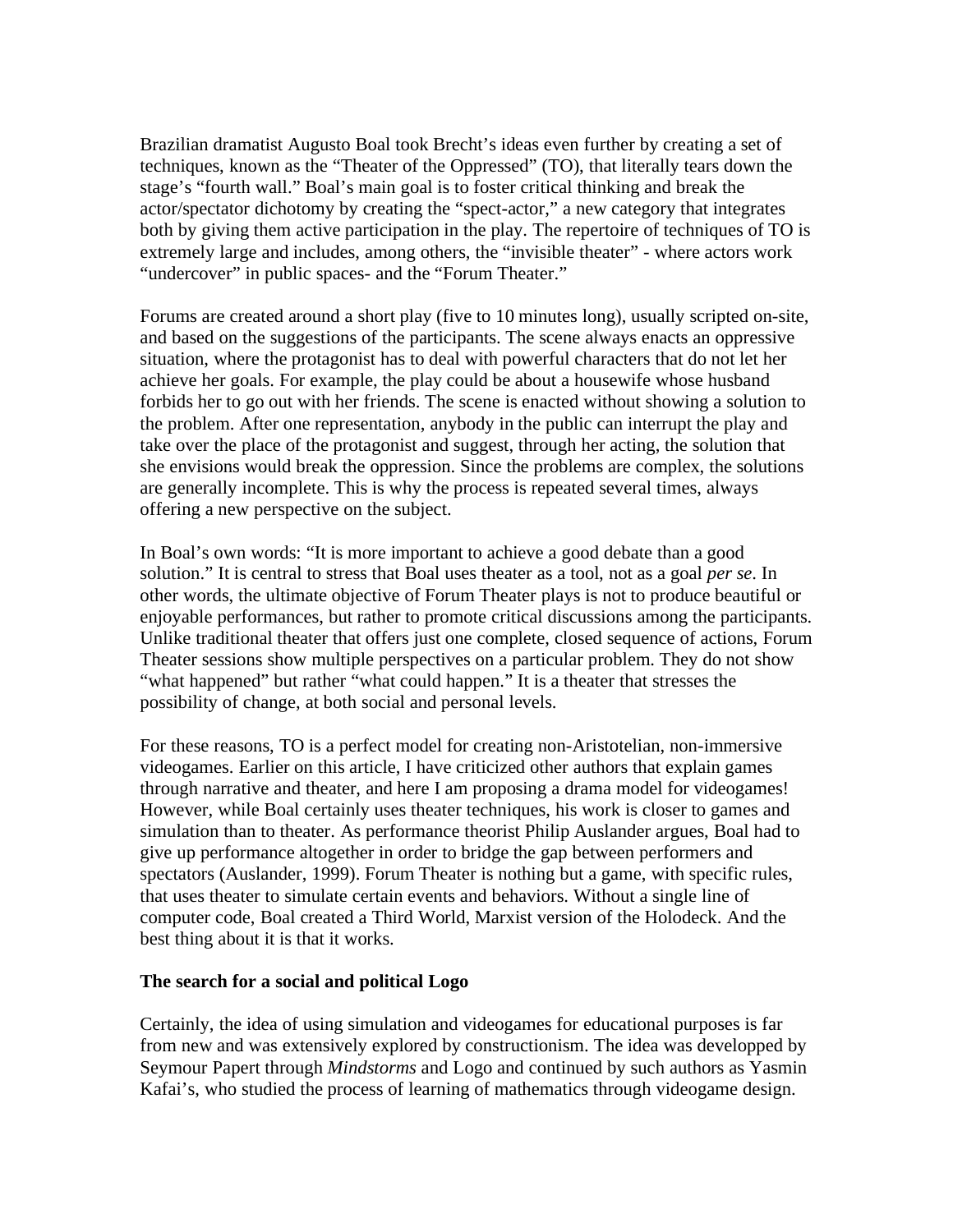The main problem with constructionism is that it works great with science education but was not designed for dealing with social and humanities education. This can be easily explained by many historical factors, including Papert's own background as a mathematician, the use of the computer as a paradigmatic tool and the birthplace, the tradition of simulation as a scientific tool and the birthplace of the movement (MIT). Certainly, Kafai's students had to research about Greek mythology for creating their videogames, but this was mainly a side effect, since their focus was on mathematics. Constructionism lacked the tools for providing an environment for critically discussing mythology, religion or history through the design of games.

Despite the fact that Paulo Freire's pedagogy was developed about the same time that constructionism and shared with it many common ideas, it had different goals (adult literacy and developing critical attitudes towards reality in order to attain social change) and settings (the Brazilian Nordeste, one of the poorest places of the world). Unlike constructionism, his pedagogy offers great tools for critical discussion and social awareness –but it is not as well suited for science education.

What I am proposing here is to use Boalian techniques to develop a complimentary approach to constructionism that would allow using videogames as a tool for education and sociopolitical-awareness. To create a simile with Logo, I will argue that we need an engaged, political Logo. We need an environment that engages children into questioning the ideological assumptions of the simulations. We need a political microworld where it would matter if the turtle turns left or right. In the next sections, I will shortly introduce two examples on how Boalian techniques could be brought to the computer. Please note that both systems are hypothetical and serve as an illustration of the potential of Boalian videogames.

#### **Forum Videogames**

This technique is a computer-based equivalent of Boal's Forum Theater that uses videogame rather than drama. Instead of performing on a stage, participants would analyze real life situations by creating videogames and then modifying them in order to reflect their personal points of view.

Forum Videogames could work as a feature available inside a bigger "Videogames of the Oppressed" online community. It would be targeted to a homogenous small group –for example, a class of high school teenagers- coordinated by a moderator. Any participant – who will be referred as the "protagonist"- would be able to start a "forum. Each forum would have a short description and any member would be able to join it if she is interested in the topic. The protagonist would be able to design one or a series of videogames where she would try to simulate a problematic situation that she is trying to deal with. The process of videogame design would be done by modifying preexistent templates based on classic videogames (Space Invaders, Street Fighter, Pacman, etc).

Once the game is ready, the protagonist would post it online, allowing the rest of the group to play with it. Players would be able to post their written comments and even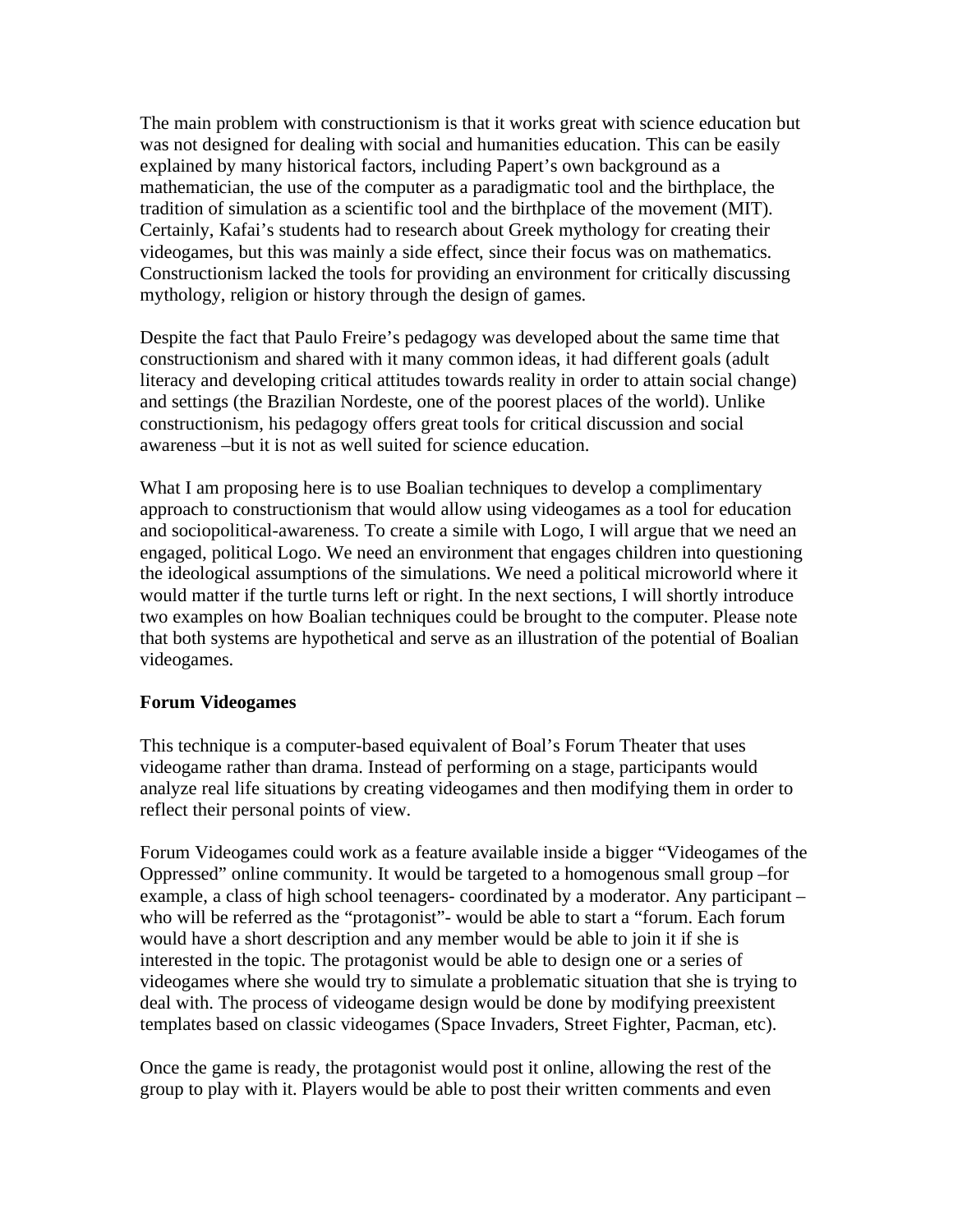submit a modified version of the game that reflect their personal position towards the protagonist's problem. The modified version could be a variant of the protagonist's original game, or a brand new game based on a different template. The process would repeat many times, just as it happens in Forum Theater, triggering new designs and discussions.

For example, let's imagine that the protagonist's problem is that he is being bullied at school and he doesn't know how to deal with this. In order to simulate his problem, he could use a Pacman template and modify the original game. He would replace the Pacman with a cartoon version of himself that he would draw. He would do the same by replacing the ghosth with images of his harassers. He could take away the score feature and the pills, leaving nothing but a labyrinth where he is being constantly chased. Once that game is posted online, the other members of the group could respond by creating variants. One of them could be to modify the structure of the labyrinth to create a small space where the protagonist could live isolated, safe from the bullies. But other players could say that this means giving up his freedom to wander around and, therefore, that it is not a good solution. Then, another player could suggest using violence, by introducing weapons on the environment. Another may suggest introducing more players (several Pacmans) who would stick together and defend themselves as a group of virtual vigilantes. Of course, somebody may argue that it is technically impossible to be all the time surrounded by your friends: the bullies will find you alone sooner or later.

Again, the goal of these games is not to find appropriate solutions, but rather serve to trigger of discussions –which could be done in person or through chat. It would not matter if the games could not simulation the situation with realistic accuracy. Instead, games would work as metonyms that could guide discussions and serve to explore alternative ways of dealing with real life issues.

#### **Simulating Characters in The Sims**

*The Sims* represents a breakthrough in videogame design. For the first time, a best-selling game is not about trolls and wizards. This simulation is about regular people –known as Sims - in everyday situations in an American, suburban environment. In my opinion, *The Sims* biggest achievement was that it fully opened the Pandora's box of simulating human life. While structurally *The Sims* is similar to other resource management simulations, the fact that it portrays people and not aliens results in players asking questions about the game's ideology. Is it ok to let a Sim starve to death? Is it possible to have same-sex Sims relationships? What about threesomes? Would I spoil my Sim child if I buy her too many toys? All these questions would have probably never been asked if the game had been about monsters or aliens. The fact that the best-selling game of the year 2000 was about people is a clear sign that videogames are on their way to maturity.

For ages, our civilization has been learning to deal with the issues of representation, including concerns about its accuracy and its limits. Videogames like *The Sims* are introducing to the masses a different form of representation – simulation- which has always been present in our culture through games, but that now can model more complex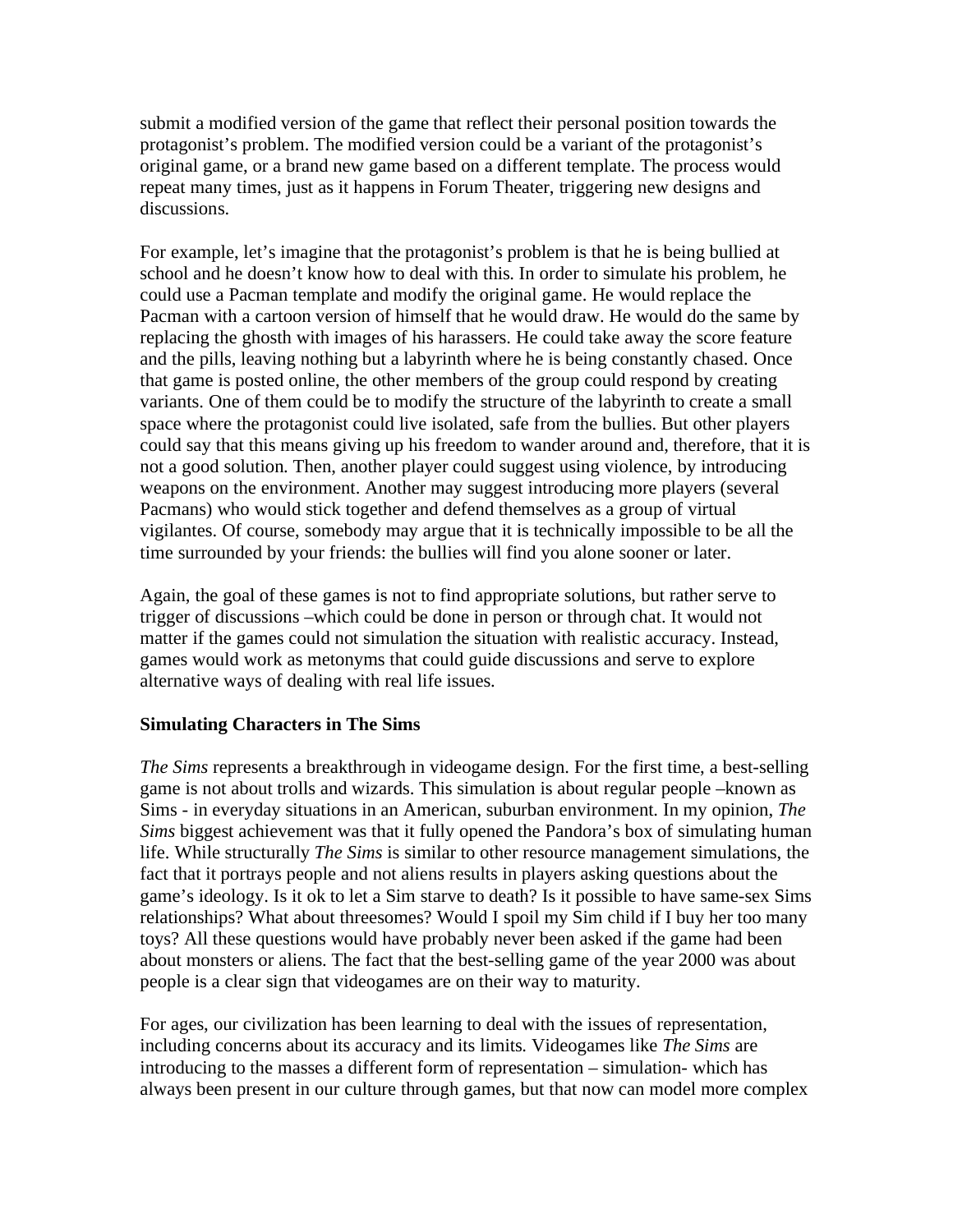systems, such as human life. Even if *The Sims* is a very limited model of human relationships, it is a harbinger of videogames as a mature communicational and artistic form.

*The Sims'* constraints are many. For example, Sims cannot communicate in a verbal language and their personal relationships are closer to slapstick than Ingmar Bergman's characters. In addition to this, the consumerist ideology that drives the simulation is nothing short of disturbing: the amount of friends that you have literally depends on the number of goods that you own and the size of your house. Nevertheless, simulation is an extremely complex task and, despite its shortcomings, *The Sims* succeeds at delivering an enjoyable game involving human characters.

The game allows players to create their own skins and designs and then share them online. However, the designers did not create an open environment where players could modify the rules of the simulation by coding new behaviors and objects. This is understandable from a marketing reason: software companies want both to retain authorial control over their productions and to prevent players from creating controversial materials.

What follows is a description of how a hypothetical, open-source modified version of *The Sims* could serve as an environment for players to take a distance from the representation and engage in critical discussions. My intention is to show that Boal ideas could also be used in mainstream videogame design. While my previous example was better suited for small groups, educational or therapeutic environments, this one could appeal to a larger community of players.

In traditional videogames, the player "is" the character. In *The Sims* the player can control the character in a less direct way. However, *The Sims*' characters are generally flat, since most of their differences are based either on their moods, or on visual traits that do not affect their behavior. This would be solved if players had more control over character creation by deciding their behavioral rules instead of just selecting their clothes.

In order to allow the discussion of social issues, the modified version of *The Sims* that I propose should allow players to modify the internal rules of the characters. The basic gameplay would be similar to the current game but, in addition to downloadable objects and skins, it would also be possible to get user-designed characters with different personalities and particular sets of actions. These characters would be created with a special tool that would require programming. Players would be able to rate the different characters and even create their own versions, based on behavioral details that they think need improvement in order to attain a higher level of realism. Both behaviors and comments would be available online in a "Character Exchange" site.

# **A Sample Scenario**

The following is a sample scenario of a particular session, based on the rules that I am proposing: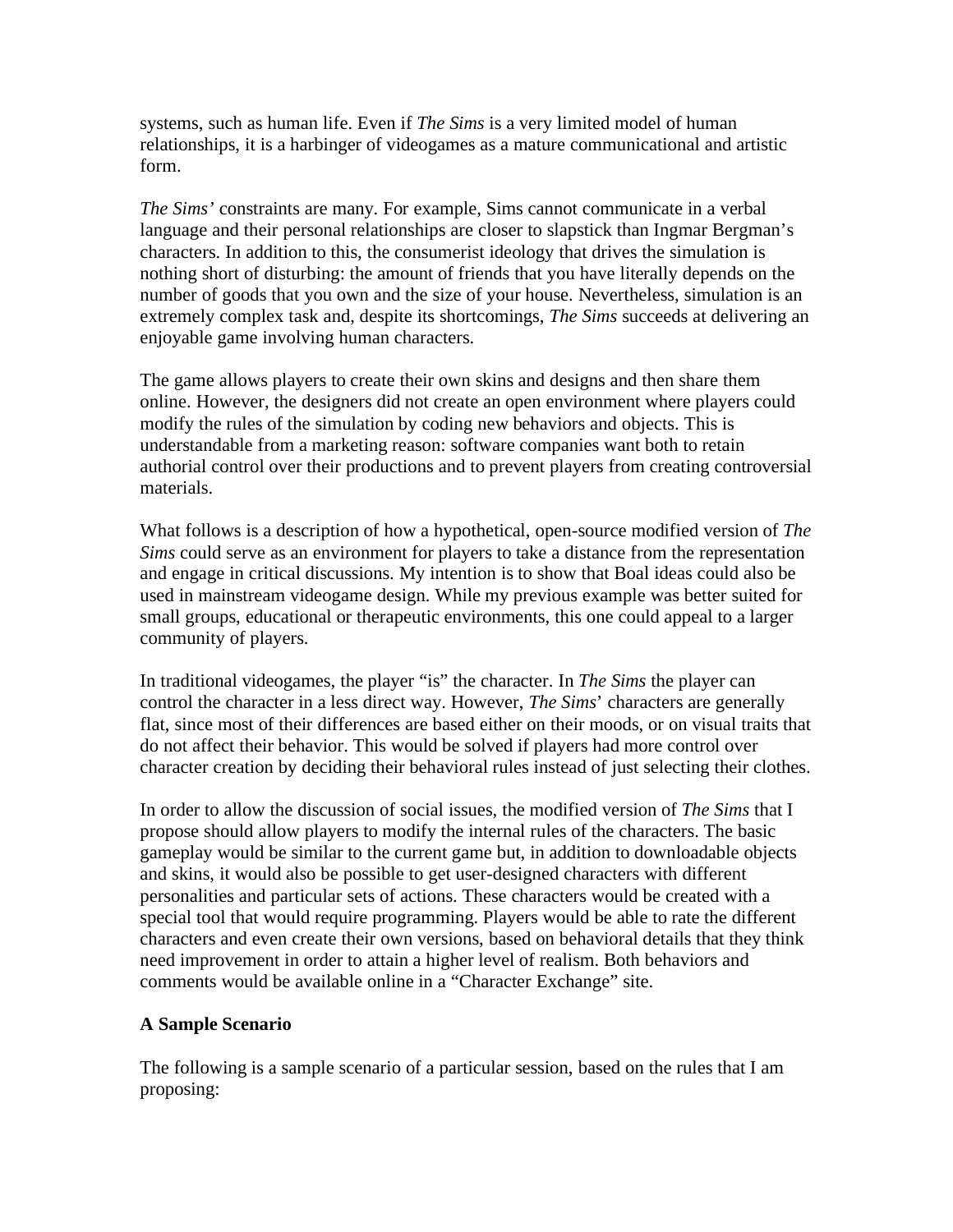Agnes has been playing with *The Sims* for a while. She knows the basic dynamics of the simulation and enjoys it. Nevertheless, she feels that it would be great if family relationships were more realistic. So, she goes to the "Character Exchange" web site and browses through different characters. She finds one that looks interesting. It is called "Dave's Alcoholic Mother version 0.9," and it has the following description:

This mother spends a lot of time working, and she is very tired when she gets back home. Still, every night she has to fix dinner and do some housecleaning. She can get very annoyed by children and pets and may become violent. In order to escape from her terrible life, the mother drinks a lot of bourbon.

Agnes considers giving it a try and downloads it into one of the houses with which she has been playing. Agnes' virtual household is composed of a couple, three children, and a cat. After the download, her original mother character is replaced by "Dave's Alcoholic Mother version 0.9". Agnes finds the character quite interesting. After playing with it for a while, she realizes that when the mother reaches a certain degree of fatigue, she starts drinking. The more she drinks, the less she will care about her family. She remains calm unless her husband insists on cuddling or giving her a back rub.

While Agnes thinks that the character is pretty well depicted, there are details that she does not agree with. For example, the character always gets her drinks from the little bar in the living room. Agnes knows from personal experience that, in general, alcoholics hide their bottles around the house and try not to drink in public. So, she goes back to the "Character Exchange" and writes a public critique of Dave's creation. After doing this, she tries alternative "alcoholic mothers". If the available characters do not satisfy her, she can modify one of the available versions and introduce a new behavior that makes the mother to hide her alcohol bottles. She can then post this new character online and make it available to other players.

Some weeks later, Agnes gets a little tired of playing with that alcoholic mother and wants to give her some more personality. So, she decides that it would be great if she could add some extra behavioral code to it. Agnes downloads a character described as "Peter's Radical Greenpeace activist version 9.1." After some editing and modifications, Agnes introduces this behavior to her alcoholic-mother character. The new character would still be an alcoholic, but she would take more care of plants, recycle everything and would never kick her pets while drunk.

#### **The problems of simulation building**

As I previously said, the biggest obstacle for building Boalian videogames lies on the fact that programming simulated behaviors is an extremely difficult and time-consuming task. Even if with a design tool that involved templates or some kind of visual object-oriented programming, it is likely that the average player would consider the task overwhelming. Still, as Amy Bruckman's work on *Moose Crossing* (an object-oriented, multi-user dungeon where participants can modify the environment by creating new objects)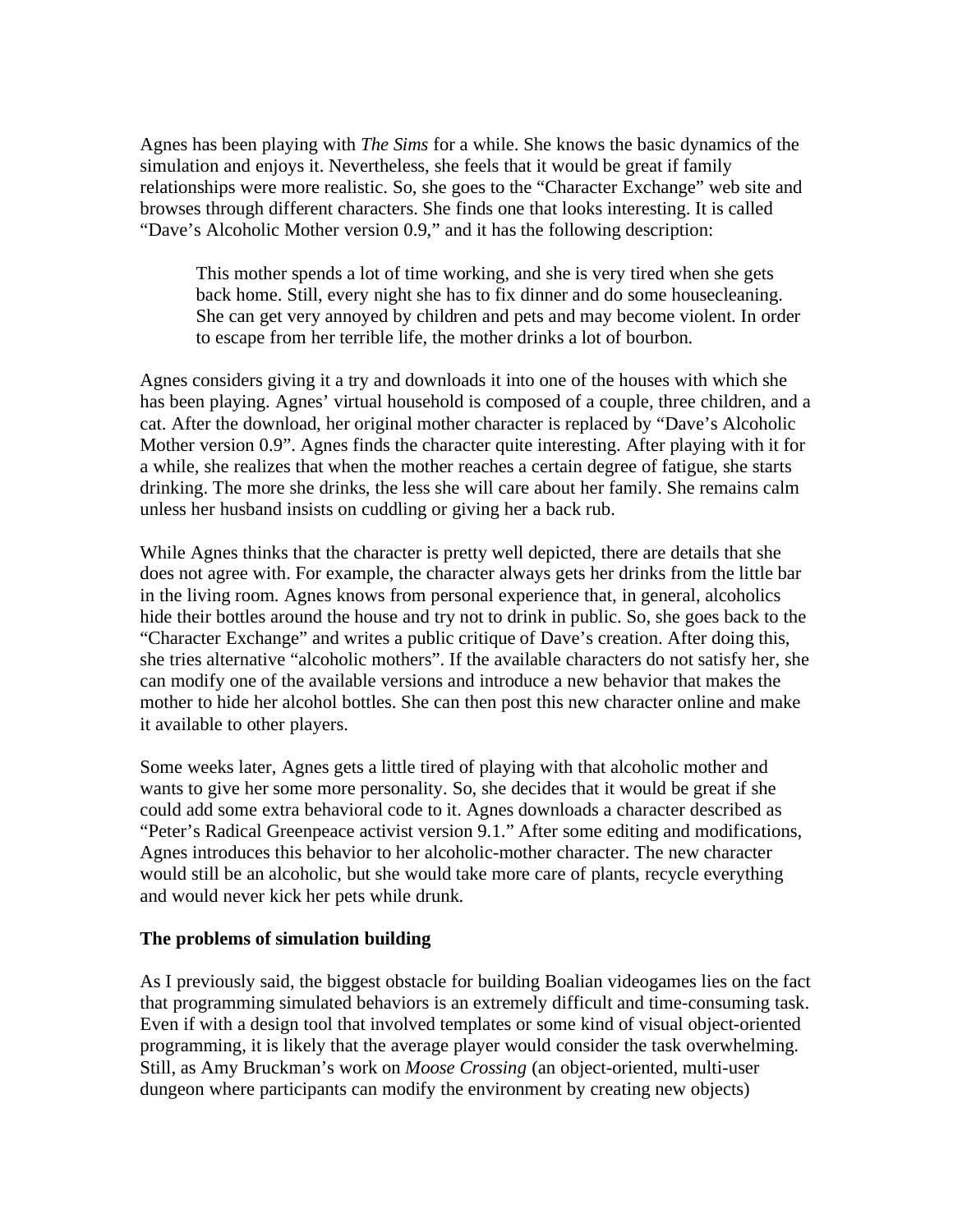suggests, players can become really involved with programming simulated features and will exchange tips and help with others who are less skilled programmers.

While it is possible that certain players could deal with the programming of new behaviors, it is likely that most participants would only to be able to download behaviors. I think that even if most players would not be able to code their own features, they could at least tinker with preexisting behaviors. The fact that a single behavior such as alcoholism could be available in so many different versions would encourage players to think about issues such as social construction of reality but also to defend their points of view and listen to alternative opinions.

Of course, the lack of programming proficiency is not the only problem that Boalian videogame designers would face. However, the popularity of simulators such as *The Sims* or *Sim City* may serve as a tool for transforming the perception of videogames from interactive narratives into simulated models. As the public becomes more familiar with manipulating and modifying simulations, the concept of designing their own may become more appealing.

## **Conclusion: Videogames of tolerance**

The two examples that I just gave should be considered more as illustrations of the paths that should be taken in order to design Boalian videogames than as blueprints for actual systems. The main goal of these examples is to show that videogames could be used as tools for better understanding reality and raising critical-awareness among players. Current Aristotelian videogame design paradigms such as immersion should not be taken for granted, since questioning the values and mechanics of videogames could also be a source of pleasure for players.

The main problem of these examples is that they require players to be very good programmers, a prerequisite that might be impossible to attain. Nevertheless, there may be some possible solutions to this problem. Further details on these techniques can be found on "Videogames of the Oppressed", a Thesis developed at the Georgia Institute of Technology and on which this article is based (available at www.ludology.org).

When I describe these ideas to fellow researchers or game designers, it is usual that they ask me if I really believe that social and personal change is possible through videogames. My answer is always a straight "no". Neither art not games can change reality, but I do believe that they can encourage people to question it and to envision possible changes.

Unlike narrative, simulations are a kaleidoscopic form of representation that can provide us with multiple and alternative points of view. By accepting this paradigm, players can realize that there are many possible ways to deal with their personal and social reality. Hopefully, this might lead to the development of a tolerant attitude that accepts multiplicity as the rule and not the exception.